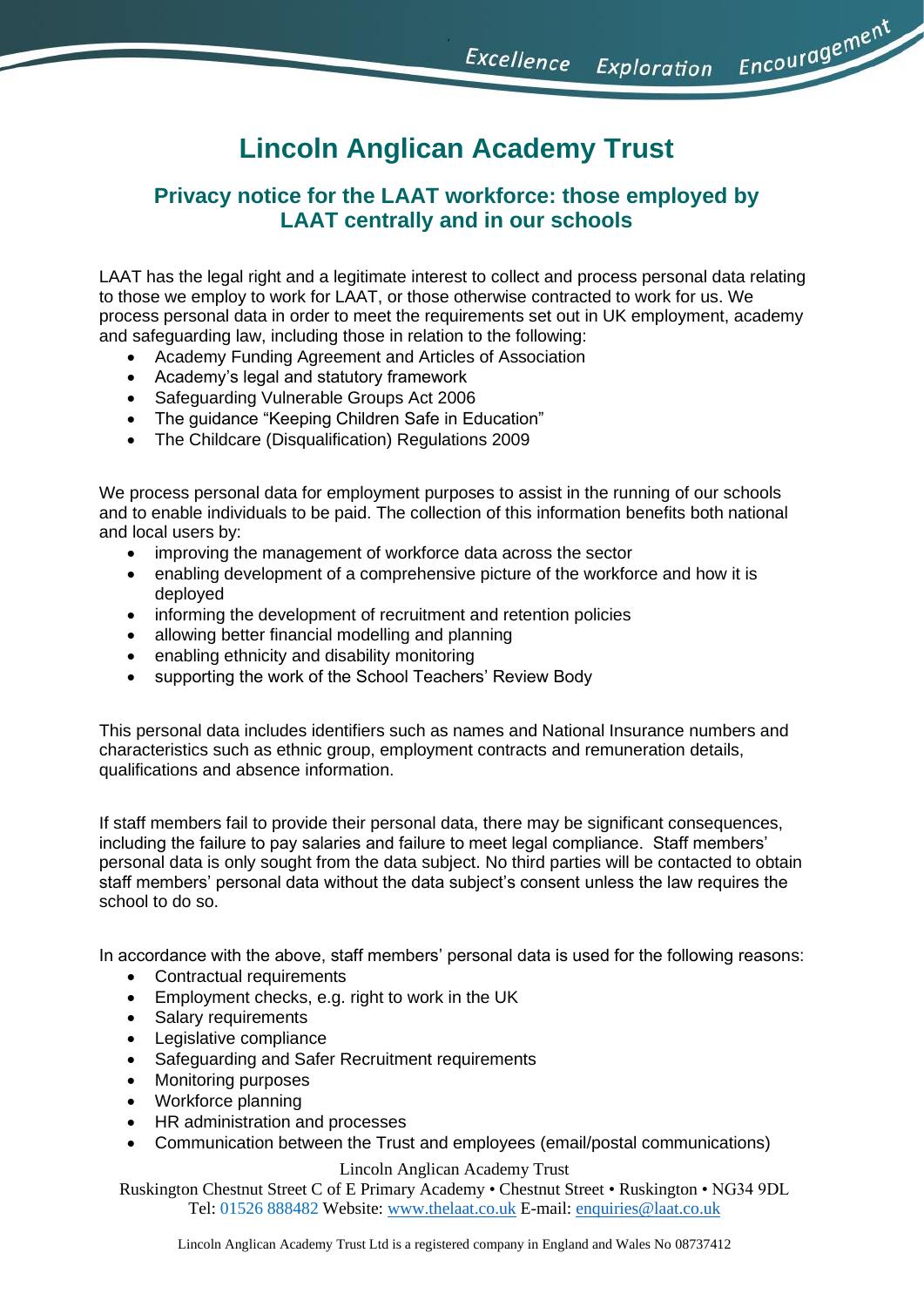Excellence Exploration

Encouragement

We will not share information about you with third parties without your consent unless the law allows us to. We are required, by law, to pass on some of this personal data to:

- The relevant local Council in the areas we operate
- the Department for Education (DfE)

Where necessary, third parties may be responsible for processing staff members' personal information. Where this is required, LAAT places data protection requirements on third party processors to ensure data is processed in line staff members' privacy rights.

Staff members' personal data is retained in line with the Records Management Policy.

Data will only be retained for as long as is necessary to fulfil the purposes for which it was processed, will not be retained indefinitely and complies with the Records Management standards.

As the data subject, you have specific rights to the processing of your data.

You have a legal right to:

- Request in writing access to the personal data that LAAT holds.
- Request in writing that your personal data is amended.
- Request in writing that your personal data is erased.
- Request in writing that the processing of your data is restricted.

Where the processing of your data is based on your explicit consent, you have the right to withdraw this consent at any time. This will not affect any personal data that has been processed prior to withdrawing consent.

Staff members also have the right to lodge a complaint with the Information Commissioner's Office (ICO) in relation to how LAAT processes their personal data.

If you require further information about how we and/or the DfE store and use your personal data, please visit [https://www.gov.uk/guidance/data-protection-how-we-collect-and-share](https://www.gov.uk/guidance/data-protection-how-we-collect-and-share-research-data)[research-data.](https://www.gov.uk/guidance/data-protection-how-we-collect-and-share-research-data)

Lincoln Anglican Academy Trust

Ruskington Chestnut Street C of E Primary Academy • Chestnut Street • Ruskington • NG34 9DL Tel: 01526 888482 Website[: www.thelaat.co.uk](http://www.thelaat.co.uk/) E-mail: [enquiries@laat.co.uk](mailto:enquiries@laat.co.uk)